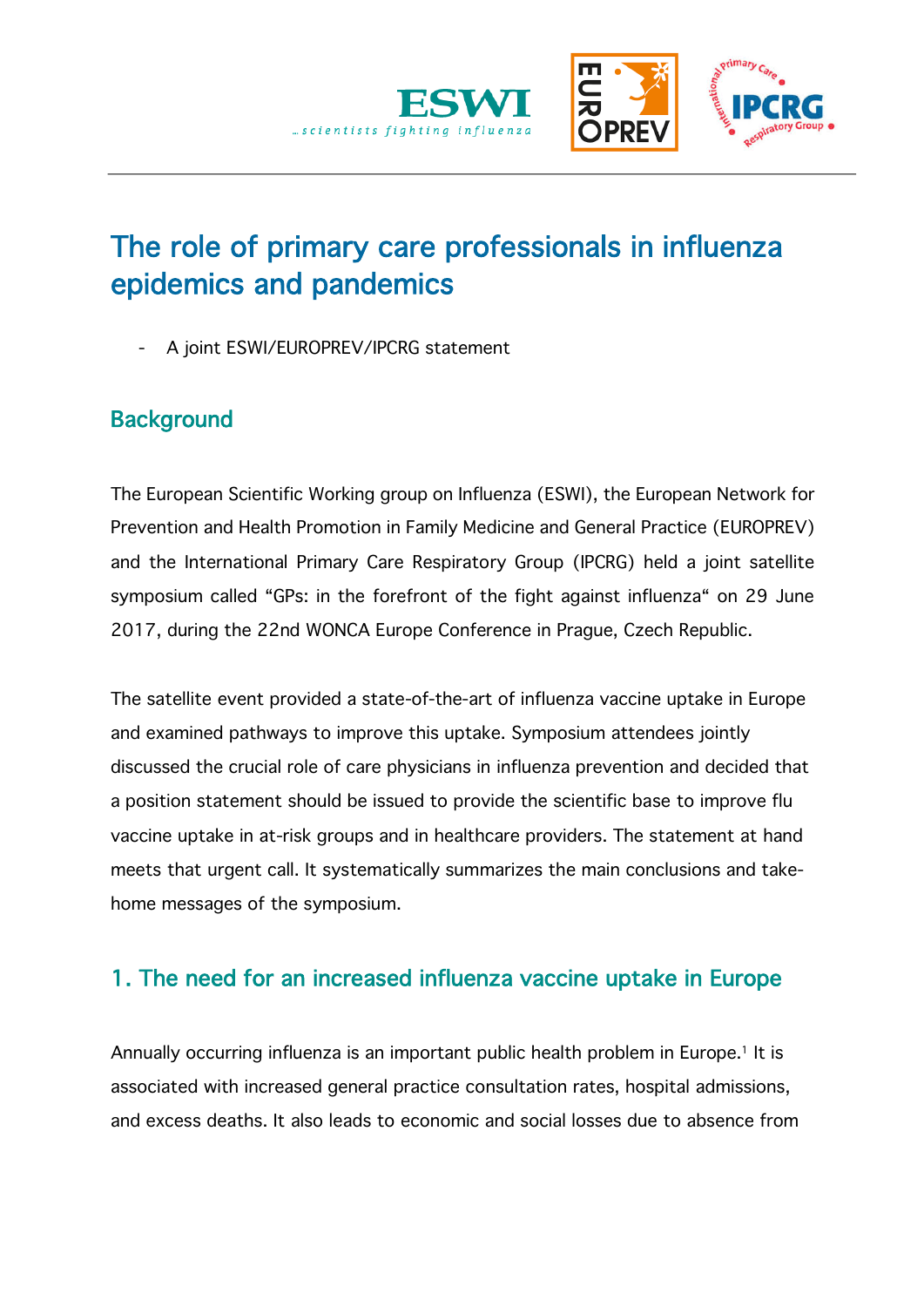work and school, decreased productivity, and extra pressure on health care services during the winter season.

Next to epidemic influenza, the threat of an influenza pandemic is clearly still present. The first influenza pandemic of the 21st century was caused by a H1N1 swine flu virus in 2009. Today, H5N1 avian influenza viruses are still circulating, claiming lives mainly in Southeast Asia.<sup>2</sup> Avian H7N9 influenza viruses, that equally claim numerous lives, have recently emerged in China. <sup>3</sup> As all these and other avian influenza viruses have the potential to develop into pandemic viruses, there is no time for complacency when it comes to public health preparedness.

Vaccination is a cornerstone of the fight against both epidemic and pandemic influenza. It is the primary means of preventing and reducing transmission of influenza, and therefore seasonal influenza vaccination is highly recommended for people in priority groups. According to the World Health Organization<sup>4</sup>, priority groups include older adults, healthcare professionals, people with chronic medical conditions such as diabetes<sup>5</sup>, heart, lung, or kidney disease. Since 2012, WHO added pregnant women and children aged <5 years of age to the at-risk groups.

These priority groups represent about 30% of the EU population. $6$  Since risk groups are at risk of severe complications when they get influenza, the European Union has endorsed the WHO's objectives of increasing vaccine coverage in high-risk groups to more than 75%.<sup>7</sup>

It is also good to note that influenza vaccines are not only safe, they are also effective.<sup>8</sup> For at risk patients under 65 years of age, there is no discussion about effectiveness.<sup>9 10</sup> For older adults, there is not enough evidence from RTCs, since only one RTC is available.<sup>11</sup> The Cochrane report by Jefferson et al concluded that in order 'to resolve the uncertainty, an adequately powered publicly-funded randomised, placebo-controlled trial run over several seasons should be undertaken'. <sup>12</sup> Since evidence about the effectiveness in older adults is overwhelming in observational studies, most scientists disagree for ethical reasons.<sup>13</sup>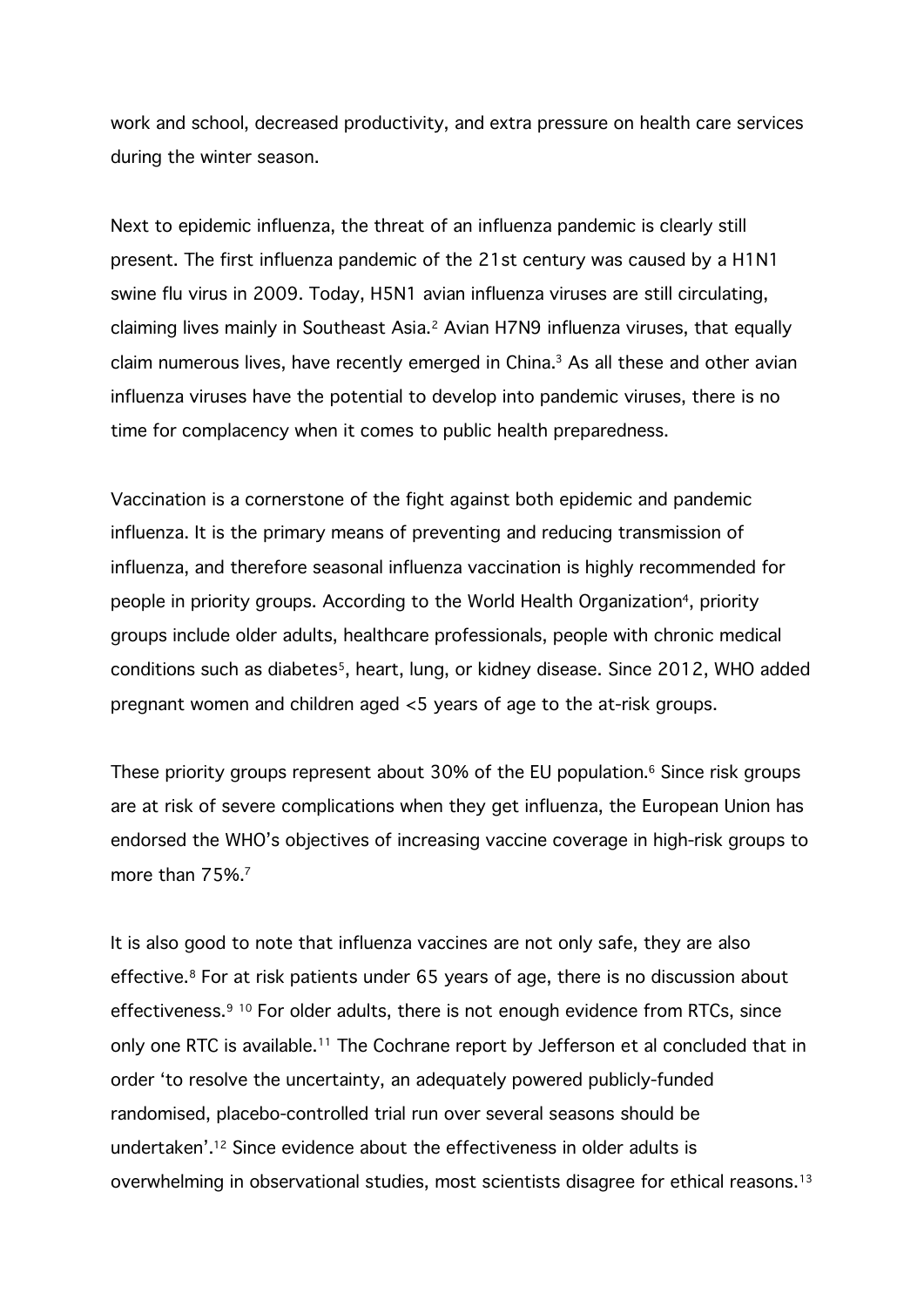Moreover, a more recent review of effectiveness studies in older adults indeed provides ample evidence of the ability of influenza vaccines to reduce the risk of influenza infection and death, but also the risk of frailty. 14

#### 2. The role of primary care in influenza vaccination

The level of vaccination coverage is the result of the interplay of many factors: policy decisions at the level of the healthcare system and awareness of patients, as well as the commitment, motivation and organization of healthcare workers. It has been demonstrated that when a doctor or nurse recommended vaccination to positively predisposed patients, 87% of patients got vaccinated.15 Moreover, even when patients had a negative attitude towards vaccination, 70% of them still got vaccinated if their healthcare provider recommended it. In contrast, when patients had a positive attitude but their physician did not recommend vaccination, only 8% got vaccinated. A proactive healthcare worker, therefore, has a huge impact on the likelihood of a patient to become vaccinated.

Specific attention should go to the protection of pregnant women. After all, pregnant women are usually not aware they belong to an at-risk group for influenza infection. Healthcare workers therefore need to actively inform pregnant women and elaborate on the importance of influenza prevention for them and their unborn babies.

#### 3. Influenza vaccination of healthcare workers

Most EU countries recommend healthcare providers to get immunised against influenza, especially when they have regular contacts with patients and high-risk patients.16 The reasons are three-fold:

■ It is important to protect those who protect others against health hazards.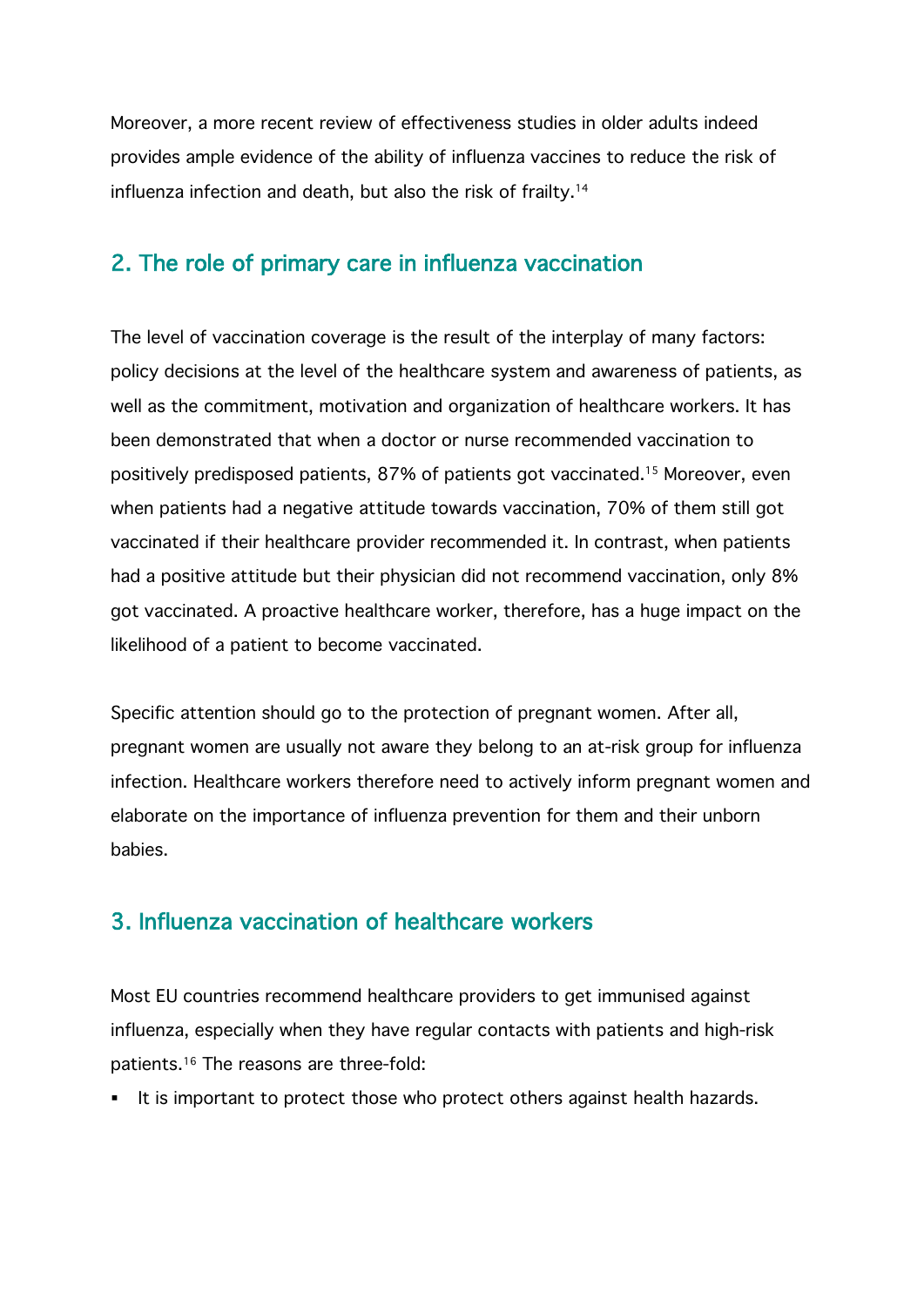- Healthcare workers should be able to provide care for their patients when they need it, particularly during the influenza season. Immunisation provides the opportunity to keep taking care of patients when they need it the most.
- § Healthcare workers should not pose a risk to their own patients. Influenza is a highly transmissible infection and healthcare workers may transmit the illness to patients even if they are mildly or sub-clinically infected. Healthy adults who take care of patients at risk of developing complications when they get influenza should also get their annual flu shot.<sup>17</sup>

Although many countries recognize the need for their healthcare workers to be vaccinated, the implementation of this principle remains low. In Europe vaccination rates among healthcare workers are generally less than 25%.<sup>18</sup>

### 4. Conclusion

Concerted action is urgently needed to improve seasonal influenza vaccine uptake in at-risk groups and in healthcare providers by raising awareness in all target groups. Enhancing protection against influenza infection and disease is a joint commitment of WONCA Europe and other stakeholders, including ESWI, EUROPREV and IPCRG.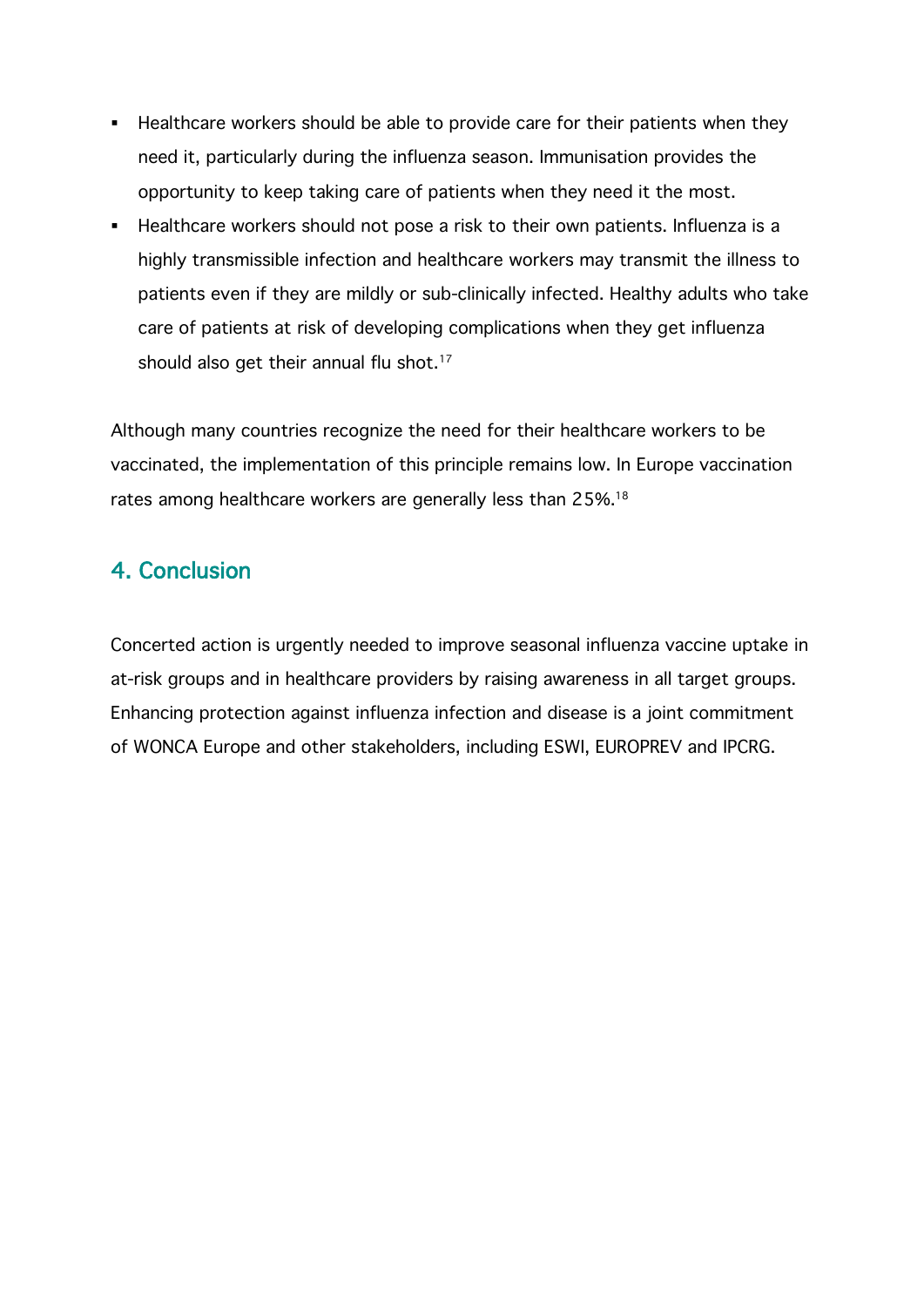#### About the initiators

#### **ESWI**

The European Scientific Working group on Influenza is a network of independent influenza experts and

organizations of public health officials, healthcare professionals, at-risk patients and the elderly. Together, we aim to reduce the burden of influenza in Europe. www.eswi.org

#### **EUROPREV**

The European Network for Prevention and Health Promotion in Family Medicine and General Practice (EUROPREV) is a WONCA Europe network that aims to promote evidence-based disease prevention and health promotion in general practice/family medicine in Europe.

http://europrevdev.woncaeurope.org

#### IPCRG

The International Primary Care Respiratory Group is a clinically-led charitable organization with the prime mission of carrying out and promoting research into the care, treatment and prevention of

respiratory diseases and tobacco dependence in the community. In addition, through its network of over 130,000 primary care professionals, it makes available the results of research for patient benefit.

www.theipcrg.org